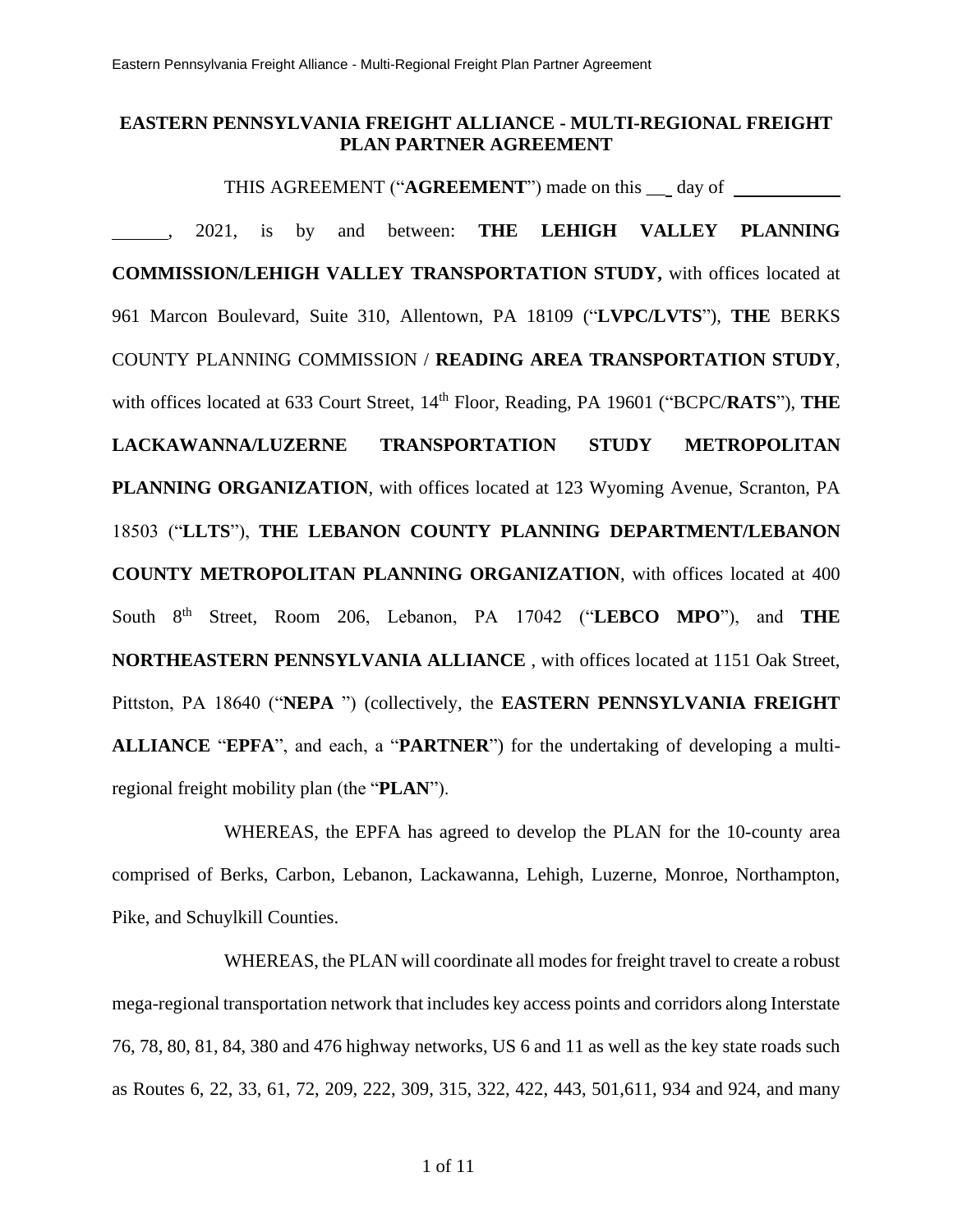other local and lower order roads, bridges, the freight rail and air cargo systems, transit and associated multimodal routes.

WHEREAS, funding for the PLAN totals Three Hundred Fifty Thousand and 00/100 Dollars (\$350,000.00). Eighty percent (80%) of the funding is comprised of Grant money ("**GRANT**") from the Commonwealth of Pennsylvania Department of Transportation ("**PENNDOT**") and twenty percent (20%) of the funding is comprised of required Match contributions from each of the Partners ("**MATCH**").

WHEREAS, PENNDOT has provided a Grant for the PLAN in the amount of Two Hundred Eighty Thousand and 00/100 Dollars (\$280,000.00).

WHEREAS, the intention of the Partners under this Agreement is to have a Partner adopted EPFA PLAN completed on or before June 30, 2023, and

NOW, THEREFORE, it is agreed among the parties hereto that:

1. The above purpose clauses are hereby made a part of this agreement by this reference.

2. The Partners agree to contribute a total amount of Seventy Thousand and 00/100 Dollars (\$70,000.00) towards the PLAN.

3. The agreed upon individual Partner Match fund payments, which are based on their respective populations, will be made in accordance with the table set forth in Paragraph (3a) below.

3a. The Partners shall share in the cost of the PLAN according to the following table: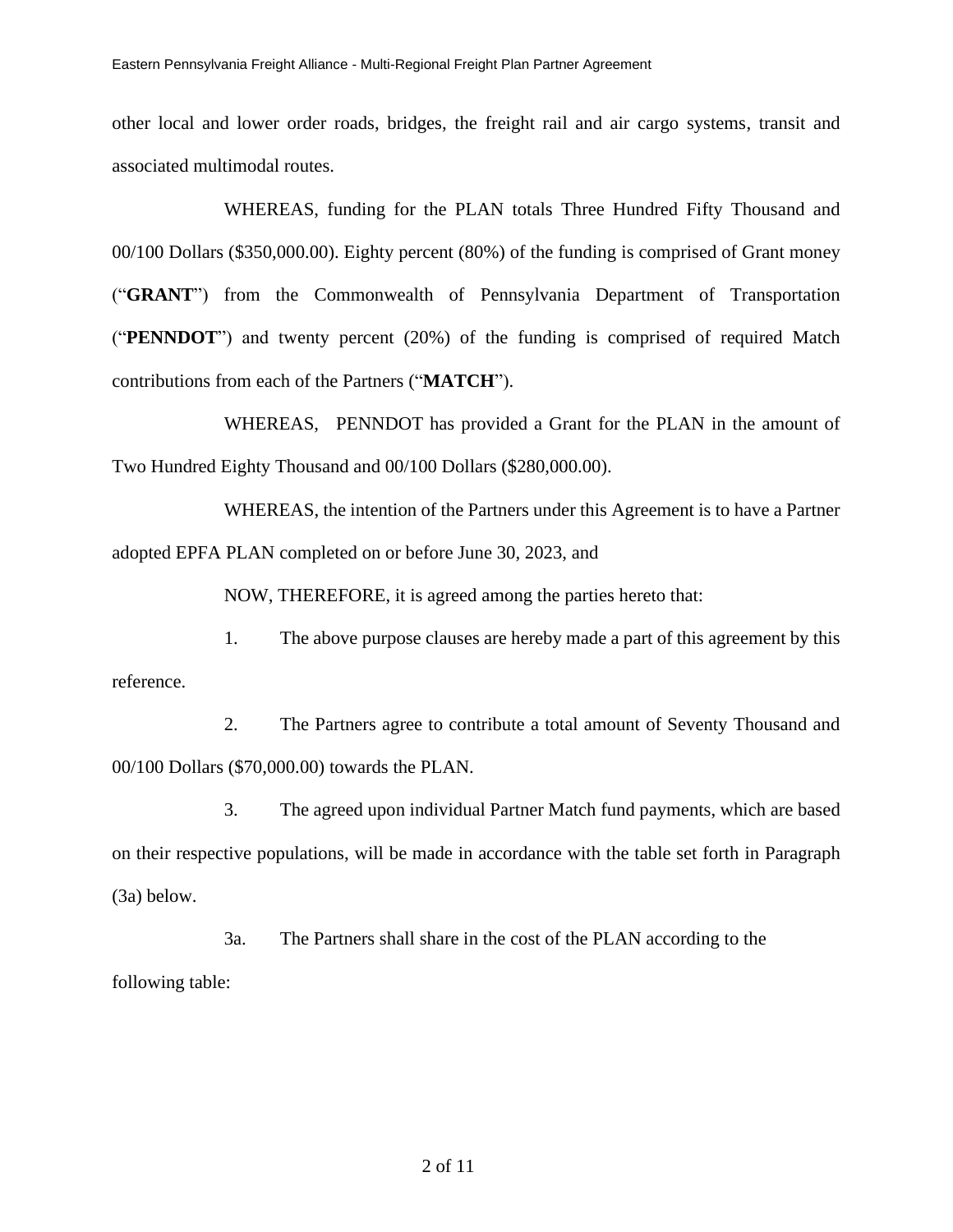| <b>PLAN Partners and Match Funding</b>                         |               |           |
|----------------------------------------------------------------|---------------|-----------|
| Lehigh Valley Planning Commission/Transportation Study         |               |           |
| ("LVPC/LVTS")                                                  | $\mathcal{S}$ | 21,463.88 |
| Berks County Planning Commission / Reading Area Transportation |               |           |
| Study ("BCPC/RATS")                                            | S             | 13,401.70 |
| Lackawanna/Luzerne Metropolitan Planning Organization ("LLTS") | \$            | 16,855.76 |
| Lebanon County Metropolitan Planning Organization ("LEBCO")    | S             | 4,507.53  |
| Northeastern Pennsylvania Alliance ("NEPA")                    | \$            | 13,771.13 |
| <b>Total Match Amount</b>                                      |               | 70,000.00 |

3b. Any Partner that withdraws from this Agreement shall nonetheless be liable and responsible for the payment of such Partner's respective Match funds in full as listed in the table set forth above in Paragraph 3a.

4. The BCPC/RATS, LLTS, LEBCO MPO, and NEPA each agree to provide LVPC/LVTS with their respective Match funds in the amounts set forth in the table in Paragraph (3a) above, in one of the following manners: 1) in full at the time of the execution of this Agreement; or 2) in three (3) equal installments, with the first installment payable during the period of January 2022 to June 2022, the second installment payable during the period of July 2022 to December 2022, and the third installment payable during the period of January 2023 to June 2023, such that each Partners' respective Match funding amount shall be paid in full on or before June 30, 2023.

5. The LVPC/LVTS is the funding recipient responsible for the PLAN management on behalf of the EPFA Partners and agrees to accept responsibility for the administering of the PENNDOT Grant funds as well as the collection and administering of the Partners' Match funds in carrying out the PLAN activities in accordance with the Partners' communications during the funding application process.

3 of 11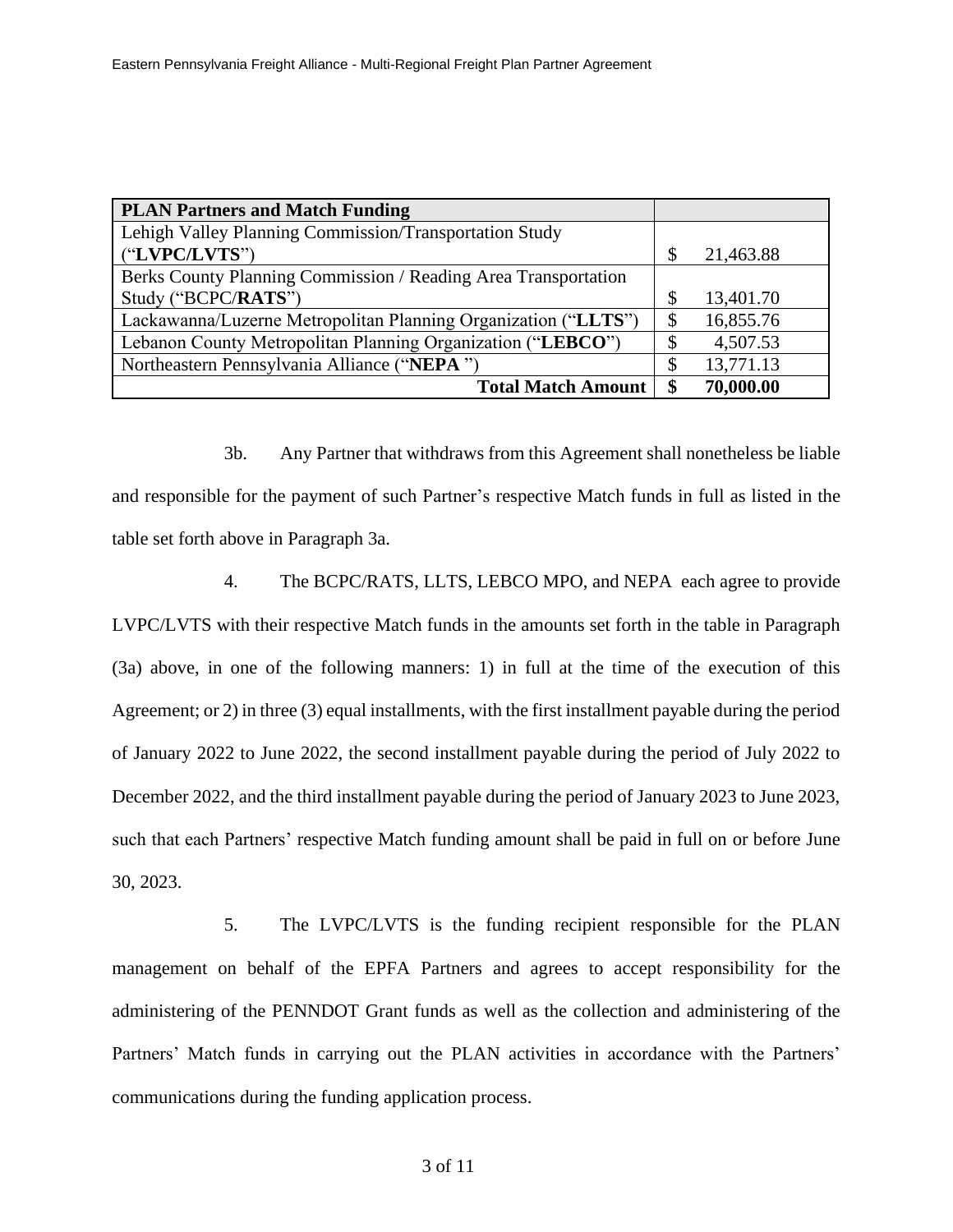6. The LVPC/LVTS shall:

6a. Designate Tracy Oscavich, LVPC Director of Development, Lehigh Valley Planning Commission, 961 Marcon Blvd, Suite 310, Allentown, PA 18109, Email: toscavich@lvpc.org, Telephone: 610-264-4544, as the primary contact to act as its authorized representative with respect to all matters pertaining to this Agreement (the "**LVPC/LVTS**

## **CONTRACT MANAGER**");

6b. Maintain complete and accurate records relating to the administering of any Grant or Match funds under this Agreement and/or in carrying out the PLAN activities. During the Term, upon a Partner's written request, LVPC/LVTS shall allow the other Partners, or their representatives to inspect and make copies of such records; provided that any such Partner provides LVPC/LVTS with at least ten (10) business days' advance written notice of the planned inspection and any such inspection shall occur no more than once per year.

- 7. The BCPC/RATS, LLTS, LEBCO MPO, and NEPA shall:
- 7a. Designate one of its employees to serve as its primary contact with respect

to this Agreement and to act as its authorized representative with respect to matters pertaining to this Agreement (the "**BCPC/RATS, LLTS, LEBCO MPO, and NEPA CONTRACT MANAGER**", respectively), with such designation to remain in force unless and until a successor BCPC/RATS, LLTS, LEBCO MPO, and NEPA Contract Manager is appointed;

**BERKS COUNTY PLANNING COMMISSION / READING AREA TRANSPORTATION STUDY CONTRACT MANAGER** Devon Hain, Berks County Planning Commission Transportation Planner 633 Court Street, 14<sup>th</sup> Floor Reading, PA 19601 **dhain@countyofberks.com** (610) 478-6300 **LACKAWANNA/LUZERNE TRANSPORTATION STUDY METROPOLITAN PLANNING ORGANIZATION CONTRACT MANAGER Steve Pitoniak, Lackawanna County Planning Department Manager 123 Wyoming Avenue, Scranton, PA 18503**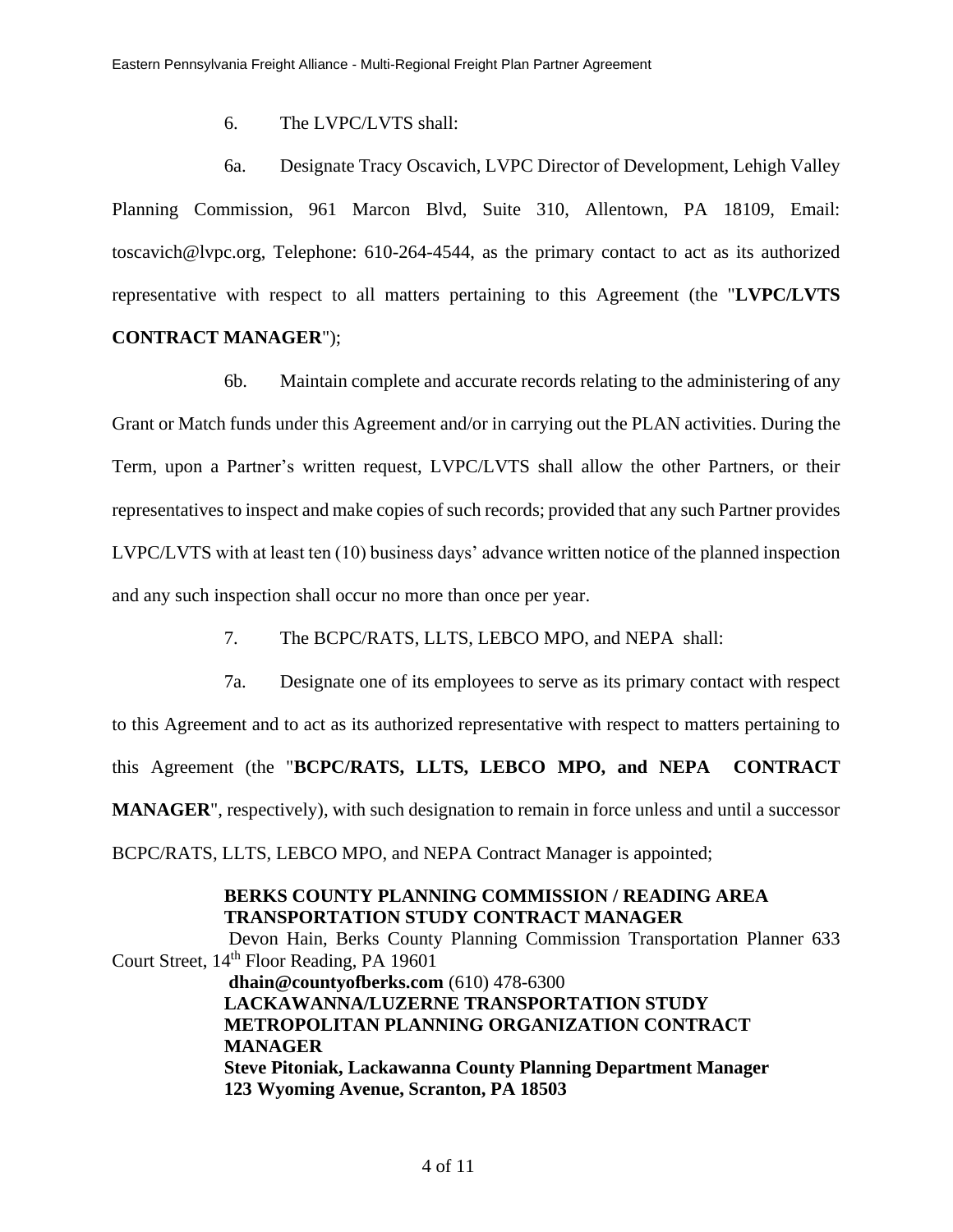**[Pitoniaks@lackawannacounty.org](mailto:Pitoniaks@lackawannacounty.org) (570) 963-6400**

**Chris Chapman, Luzerne County Transportation Planner 20 North Pennsylvania Ave., Suite 208 Wilkes-Barre, PA 18701 [Christopher.chapman@luzernecounty.org](mailto:Christopher.chapman@luzernecounty.org)**

#### **LEBANON COUNTY PLANNING DEPARTMENT/LEBANON COUNTY METROPOLITAN PLANNING ORGANIZATION CONTRACT MANAGER**

Jonathan W. Fitzkee, Assistant Director/Senior Transportation Planner 400 South 8th Street, Room 206 , Lebanon, PA 17042 Jfitzkee@lebcnty.org (717) 228-4444, ext. 2339

#### **NORTHEASTERN PENNSYLVANIA ALLIANCE** e Alan S. Baranski, Vice President 1151 Oak Street, Pittston, PA 18640

abaranski@nepa-alliance.org 570-655-5581, ext. 256

7b. Require that the BCPC/RATS, LLTS, LEBCO MPO, and NEPA Contract

Manager respond promptly to any reasonable requests from LVPC/LVTS for instructions, information, or approvals required by LVPC/LVTS to administer the Grant funds and Match funds necessary to complete the PLAN. If LVPC/LVTS's performance of its obligations under this Agreement is prevented or delayed by any act or omission of RATS, LLTS, LEBCO MPO, or NEPA or its agents, subcontractors, consultants or employees, then LVPC/LVTS shall not be deemed in breach of its obligations under this Agreement or otherwise liable for any costs, charges or losses sustained or incurred by BCPC/RATS, LLTS, LEBCO MPO, or NEPA , in each case, to the extent arising, directly or indirectly, from such prevention or delay.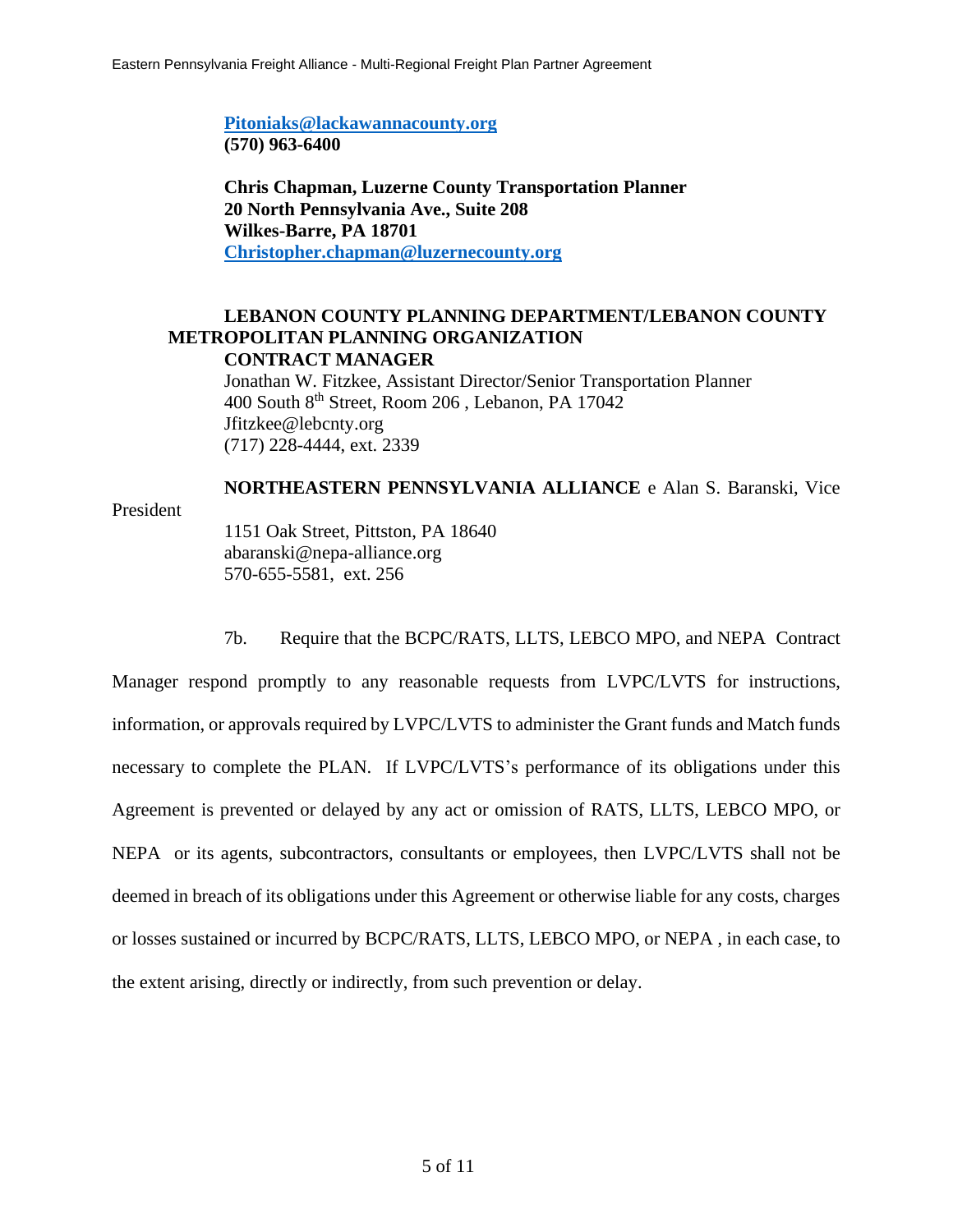7c. Cooperate in full with LVPC/LVTS in the completion of the PLAN and provide access to BCPC/RATS's, LLTS's, LEBCO MPO's, and NEPA's premises, employees, contractors, and equipment as required to enable LVPC/LVTS to complete the PLAN.

8. All non-public, confidential or proprietary information related to the PLAN, ("**Confidential Information**"), including, but not limited to, specifications, samples, designs, plans, drawings, documents, data, operational intervention or other information disclosed by any Partner pursuant to this Agreement, is confidential, solely for EPFA's use in performing this Agreement and may not be disclosed or copied, subject to disclosure requirements under all applicable laws, including, but not limited to, Pennsylvania Right-to-Know Law and the Sunshine Act, unless authorized by all parties in writing. Confidential Information does not include any information that: (a) is or becomes generally available to the public other than as a result of a Partner's breach of this Agreement; (b) is obtained by a Partner on a non-confidential basis from a third-party that was not legally or contractually restricted from disclosing such information; or (c) a Partner establishes by documentary evidence, was in Partner's possession prior to Partner's disclosure hereunder. Upon LVPC/LVTS's or the EPFA's request, a Partner, shall promptly return all documents and other materials received from the EPFA. The EPFA shall be entitled to injunctive relief for any violation of this Section.

9. Each Partner shall indemnify, and hold harmless the remaining Partners, each Department and their respective officers, directors, affiliates, employees, agents, successors, and permitted assigns (collectively, "**Indemnified Party**") against any and all losses, damages, liabilities, deficiencies, claims, actions, judgments, settlements, interest, awards, penalties, fines, costs, or expenses of whatever kind, including reasonable attorneys' fees, fees and the costs of enforcing any right to indemnification under this Agreement, and the cost of

6 of 11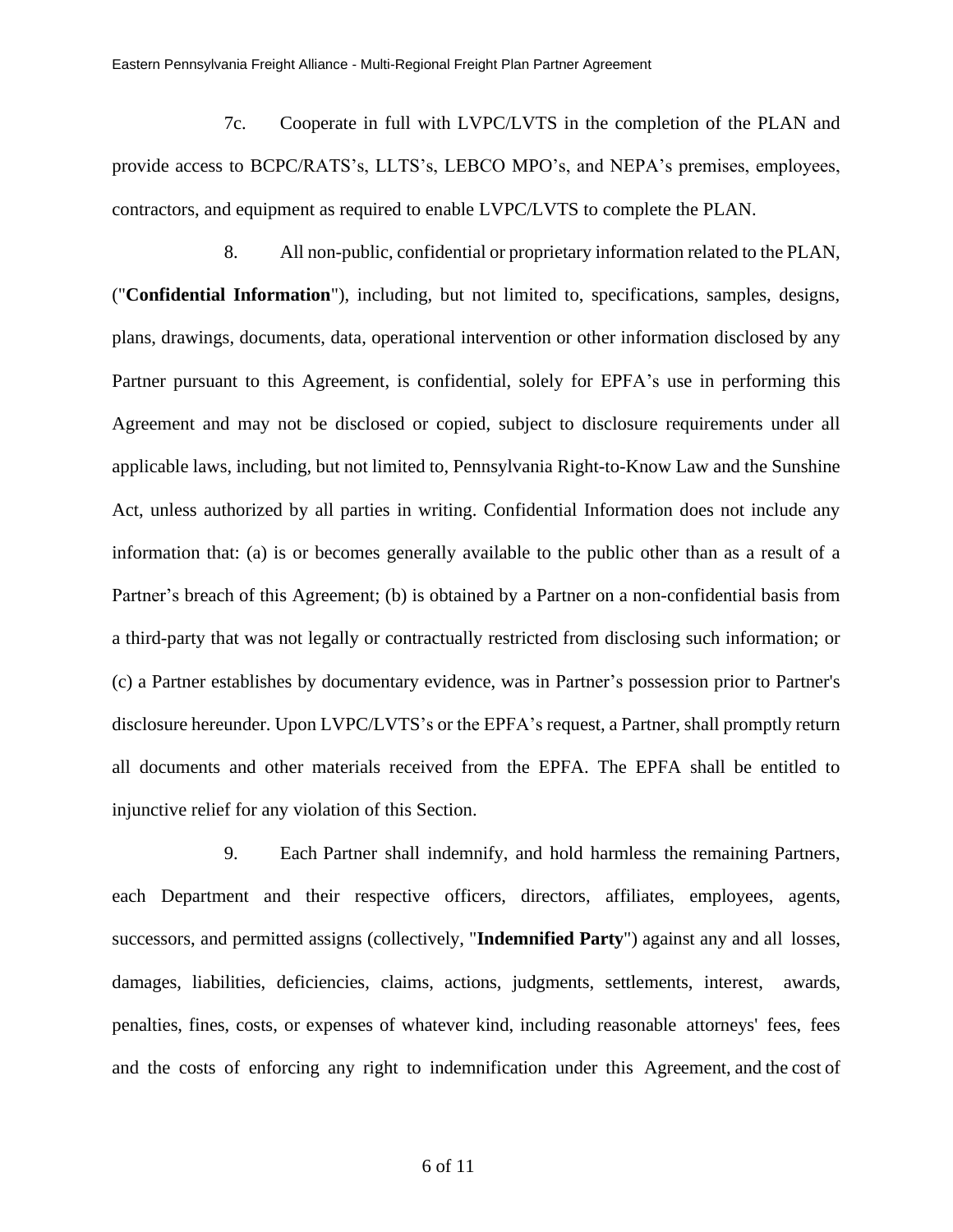pursuing any insurance providers, to the extent arising out of or resulting from a Partner's: (i) negligence or willful misconduct; or (ii) breach of this Agreement. A Partner shall not enter into any settlement without the remaining Partners' prior written consent.

10. Changes to this Agreement must be mutually agreed to by the Partners hereto and confirmed in writing prior to performance of said changes.

11. If any term or provision of this Agreement is found by a court of competent jurisdiction to be invalid, illegal, or unenforceable, such invalidity, illegality, or unenforceability shall not affect any other term or provision of this Agreement or invalidate or render unenforceable such term or provision in any other jurisdiction.

12. The Partners hereto acknowledge that this Agreement contains the implied covenant of good faith and fair dealings in the performance under this Agreement. The Partners hereto covenant, warrant and represent to each other good faith, complete cooperation, due diligence and honesty in fact in the performance of all obligations of the parties pursuant to this Agreement. All promises and covenants are mutual and dependent.

13. This Agreement is subject to, and the Partners shall comply with, all applicable laws and/or regulations.

14. This Agreement shall be governed by, and construed in accordance with, the internal Laws of the Commonwealth of Pennsylvania without giving effect to any choice or conflict of law provision or rule (whether of the Commonwealth of Pennsylvania, or any other jurisdiction).

15. Each Partner irrevocably and unconditionally agrees that it will not commence any action, litigation, or proceeding of any kind whatsoever against the other Party in any way arising from or relating to this Agreement, including all exhibits, schedules, attachments,

7 of 11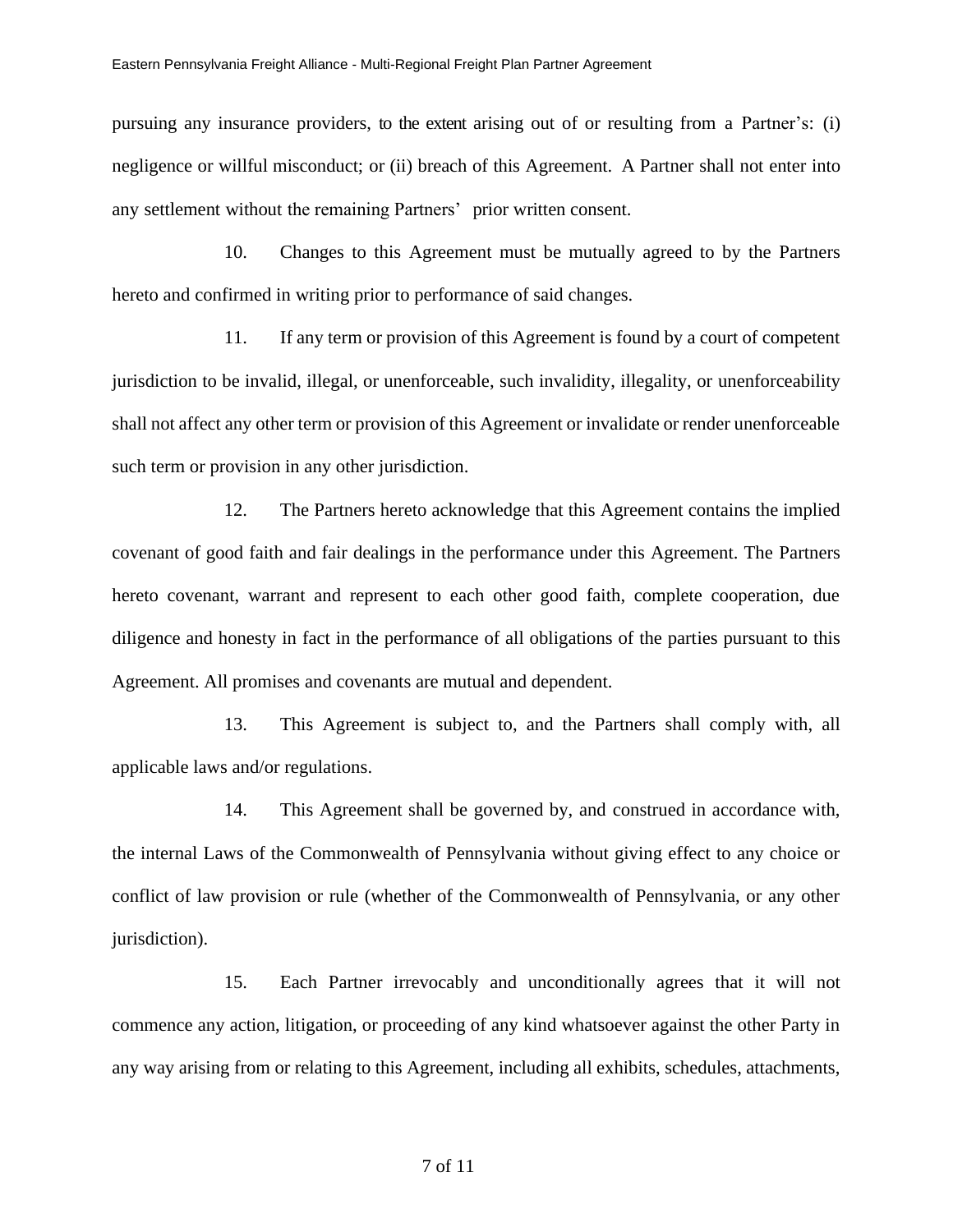and appendices attached to this Agreement, and all contemplated transactions, including contract, equity, tort, fraud, and statutory claims, in any forum other than the courts of the State of Pennsylvania sitting in Lehigh or Northampton Counties, and any appellate court from any thereof. Each Partner irrevocably and unconditionally submits to the exclusive jurisdiction of such courts and agrees to bring any such action, litigation, or proceeding only in such courts. Each Partner agrees that a final judgment in any such action, litigation, or proceeding is conclusive and may be enforced in other jurisdictions by suit on the judgment or in any other manner provided by law.

16. No waiver by any Partner of any of the provisions of this Agreement shall be effective unless explicitly set forth in writing and signed by the Partner so waiving. Except as otherwise set forth in this Agreement, no failure to exercise, or delay in exercising, any right, remedy, power, or privilege arising from this Agreement shall operate or be construed as a waiver thereof, nor shall any single or partial exercise of any right, remedy, power, or privilege hereunder preclude any other or further exercise thereof or the exercise of any other right, remedy, power, or privilege.

17. All notices, requests, consents, claims, demands, waivers, and other communications under this Agreement (each, a "**Notice**", and with the correlative meaning "**Notify**") must be in writing and addressed to the other Partner at its address set forth below (or to such other address that the receiving Partner may designate from time to time in accordance with this Section). Unless otherwise agreed herein, all Notices must be delivered by personal delivery, nationally recognized overnight courier, or certified or registered mail (in each case, return receipt requested, postage prepaid). Except as otherwise provided in this Agreement, a Notice is effective only: (a) upon receipt by the receiving Partner; and (b) if the Partner giving the Notice has complied with the requirements of this Section.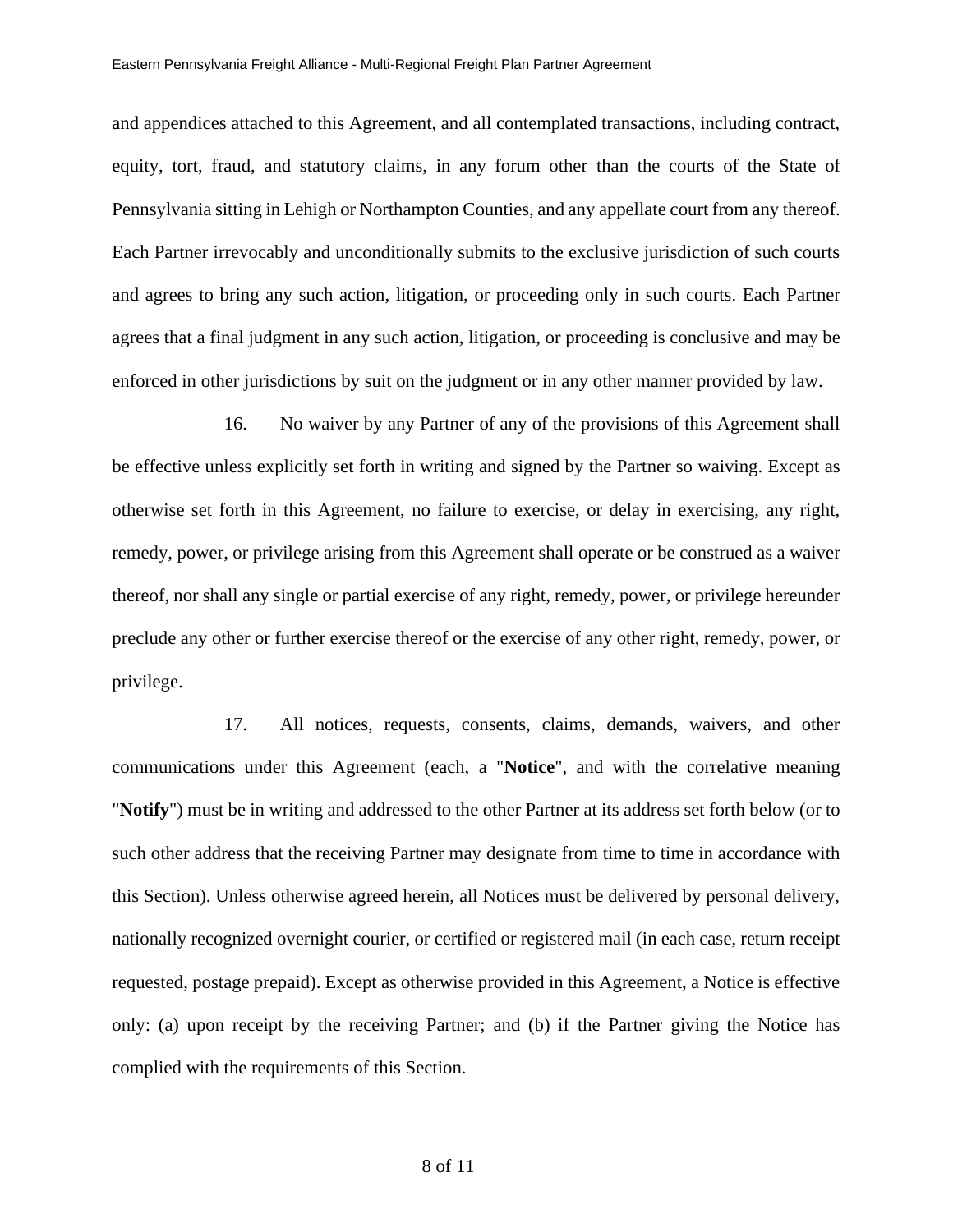18. The Partners represent and warrant to each other that they have the full right, power, capacity and authority to execute and deliver this Agreement, and that they have duly and properly performed all acts required to authorize them to carry out this Agreement and the actions and transactions contemplated by it.

| Notice to LVPC/LVTS: | THE LEHIGH VALLEY PLANNING<br><b>COMMISSION/LEHIGH VALLEY</b><br><b>TRANSPORTATION STUDY</b><br>961 Marcon Boulevard, Suite 310,<br>Allentown, PA 18109                   |
|----------------------|---------------------------------------------------------------------------------------------------------------------------------------------------------------------------|
|                      | Attn: Becky A. Bradley, Executive Director                                                                                                                                |
| Notice to RATS:      | THE BERKS COUNTY PLANNING<br><b>COMMISSION/READING AREA</b><br><b>TRANSPORTATION STUDY</b><br>633 Court Street, 14 <sup>th</sup> Floor,<br>Reading, PA 19601              |
|                      | Attn: David N. Hunter, Executive Director                                                                                                                                 |
| Notice to LLTS:      | THE LACKAWANNA/LUZERNE<br><b>TRANSPORTATION STUDY</b><br><b>METROPOLITAN PLANNING</b><br><b>ORGANIZATION</b><br>123 Wyoming Avenuue<br>Scranton, PA 18503                 |
|                      | Attn: Steve Pitoniak, Technical Committee<br>Chair                                                                                                                        |
| Notice to LEBCO      | THE LEBANON COUNTY PLANNING<br>DEPARTMENT/LEBANON COUNTY<br><b>METROPOLITAN PLANNING</b><br><b>ORGANIZATION</b><br>400 South 8 <sup>th</sup> Street,<br>Lebanon, PA 17042 |
|                      | Attn: Jonathan Fitzkee_, Assistant<br>Director/Senior Transportation Planner                                                                                              |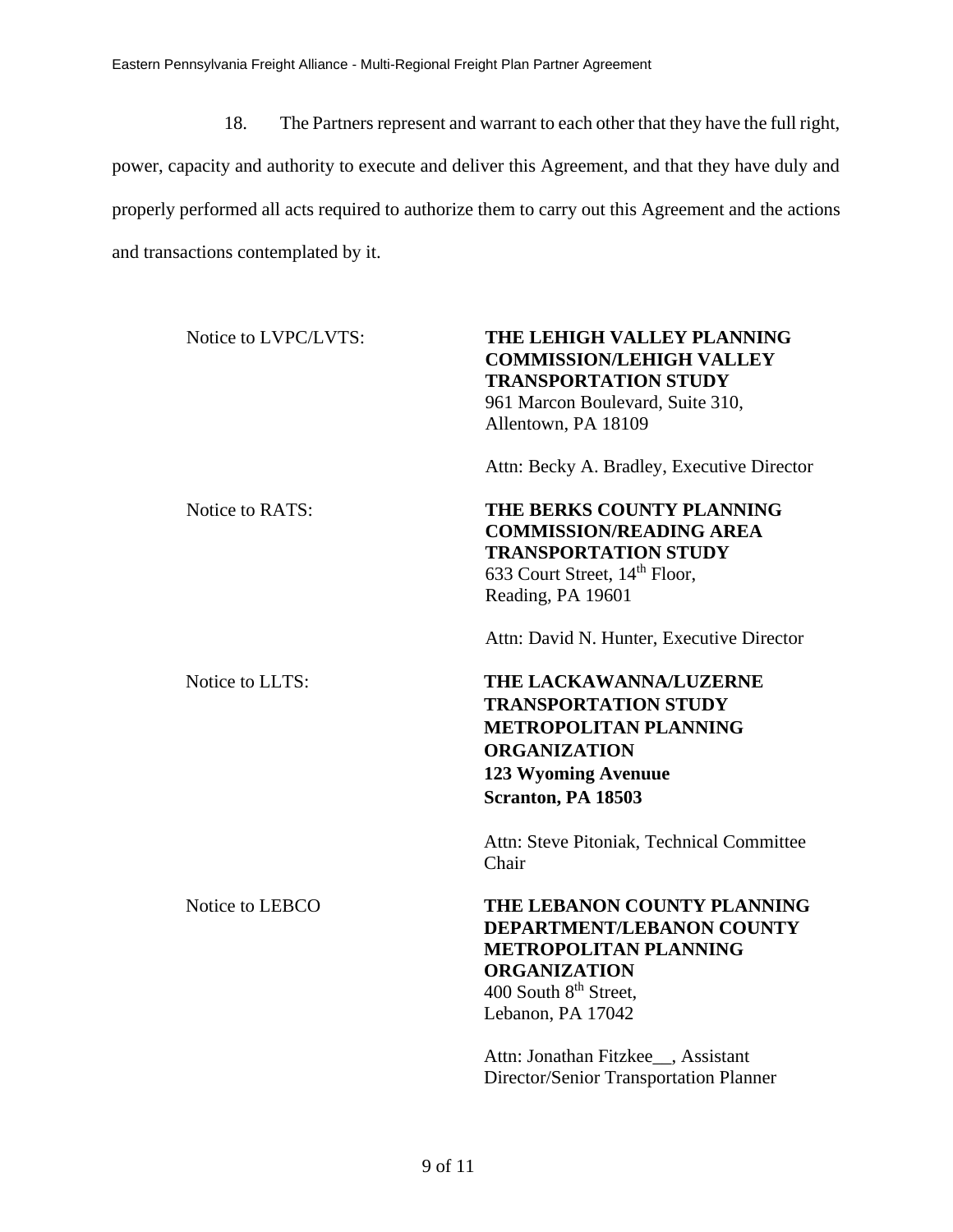Notice to NEPA MPO<br> **THE NORTHEASTERN PENNSYLVANIA ALLIANCE METROPOLITAN PLANNING ORGANIZATION** 1151 Oak Street, Pittston, PA 18640

Attn: \_Alan S. Baranski, Vice President

\_\_\_\_\_\_\_\_\_, \_\_\_\_\_\_\_\_\_\_\_\_\_\_\_

# *[Signature Page Follows]*

IN WITNESS WHEREOF and intending to be legally bound hereby, the parties hereto have set their hands and seals as indicated below. ATTEST:

## **THE LEHIGH VALLEY PLANNING COMMISSION/LEHIGH VALLEY TRANSPORTATION STUDY**

Name: Becky A. Bradley Title: Executive Director

## **THE BERKS COUNTY PLANNING COMMISSION/READING AREA TRANSPORTATION STUDY**

Name: David N. Hunter Title: Executive Director Date:

Date:

## **THE LACKAWANNA/LUZERNE TRANSORTATION STUDY METROPOLITAN PLANNING ORGANIZATION**

Date:

 $\overline{\phantom{a}}$ Name: Robert Fiume Title: Coordinating Committee Chair